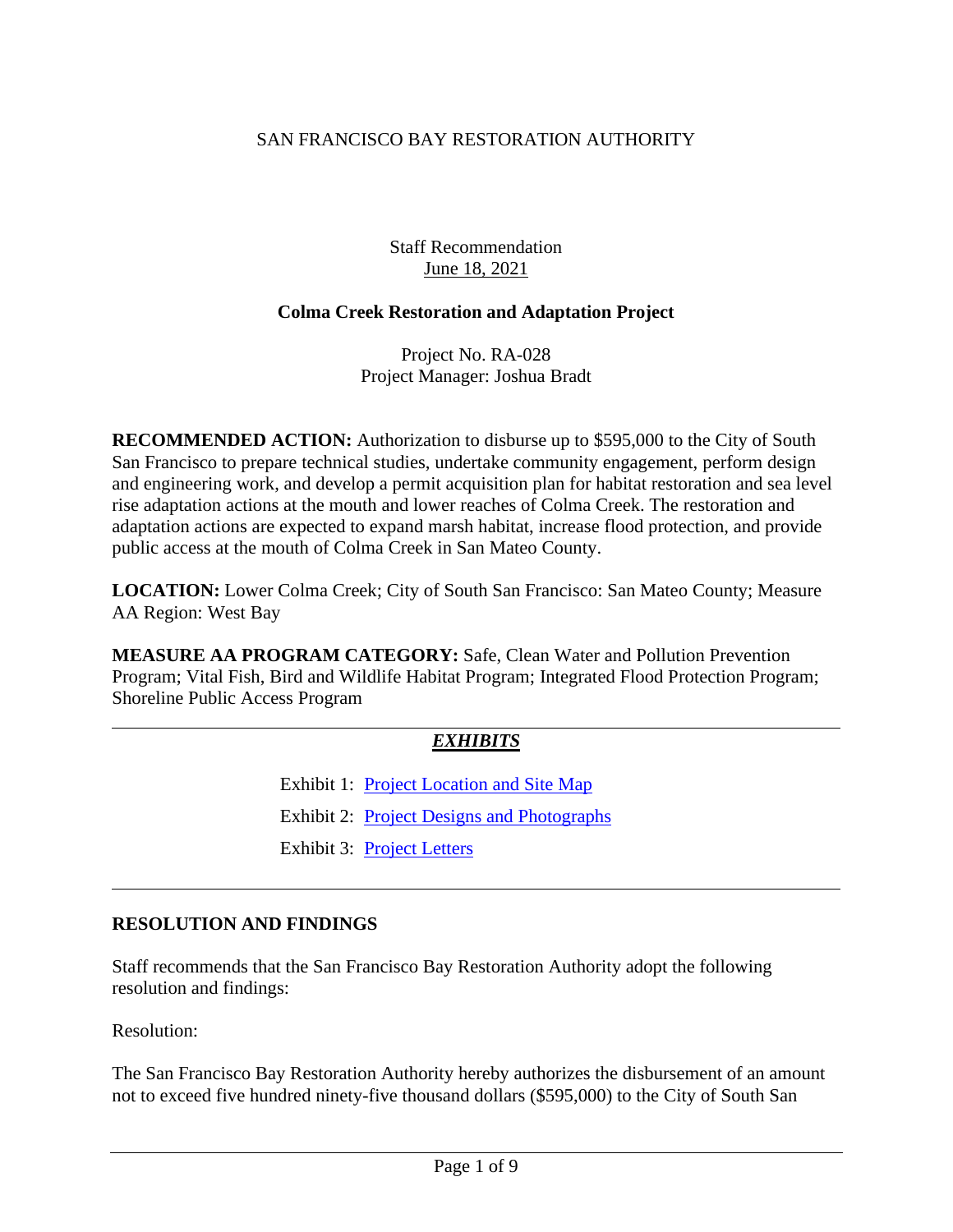Francisco to prepare technical studies, undertake community engagement, perform design and engineering work, and develop a permitting and CEQA plan for the Colma Creek Restoration and Adaptation Project ("the project"). The restoration and sea level rise adaptation actions are expected to expand marsh habitat, increase flood protection, and provide public access at the mouth of Colma Creek in South San Francisco (Exhibit 1).

Prior to commencement of the project, the grantee shall submit for the review and written approval of the Executive Officer of the Authority the following:

- 1. A detailed work program, schedule, and budget.
- 2. Names and qualifications of any contractors to be retained in carrying out the project.
- 3. A plan for acknowledgement of Authority funding.

Findings:

Based on the accompanying staff recommendation and attached exhibits, the San Francisco Bay Restoration Authority hereby finds that:

- 1. The proposed authorization is consistent with The San Francisco Bay Restoration Authority Act, Gov. Code Sections 66700-66706.
- 2. The proposed authorization is consistent with The San Francisco Bay Clean Water, Pollution Prevention and Habitat Restoration Measure (Measure AA).

## **STAFF RECOMMENDATION**

## **PROJECT SUMMARY:**

Staff recommends that the Authority authorize a grant of up to five hundred and ninety-five thousand dollars (\$595,000) to the City of South San Francisco to prepare technical studies, undertake community engagement, perform design and engineering work, and develop a permitting plan that identifies required permits and anticipated CEQA determination for the Colma Creek Restoration and Adaptation Project ("the project"). The restoration and sea level rise adaptation actions are expected to expand marsh habitat, increase flood protection, and provide public access at the mouth of Colma Creek in South San Francisco (Exhibit 1).

The proposed project consists only of planning and design, with a significant focus on community engagement in the design process. In addition, to plan for community involvement in the future restoration work, the project includes creation of a test plant nursery and community education on restoration planting using that nursery. This design work builds upon the planning and community engagement of the Resilient South City project of 2017-2018, which was a part of the Resilient by Design Challenge that brought together local residents, public officials and local, national and international expert teams to develop innovative community-based solutions to sea level rise, severe storms, flooding and earthquakes throughout the bay area. Further design concepts and community engagement continued after the Resilient by Design Challenge as the "Colma Creek Connector" project from 2019-2020.

The project aims to reshape the banks of tidal reaches of Colma Creek and the Bay shoreline to restore and expand tidal marshes and critical habitat for the Ridgway's rail and other wildlife. The restoration project will also have significant flood mitigation benefits and will be designed to provide for expanded public access to nature and a vital new connection for the disadvantaged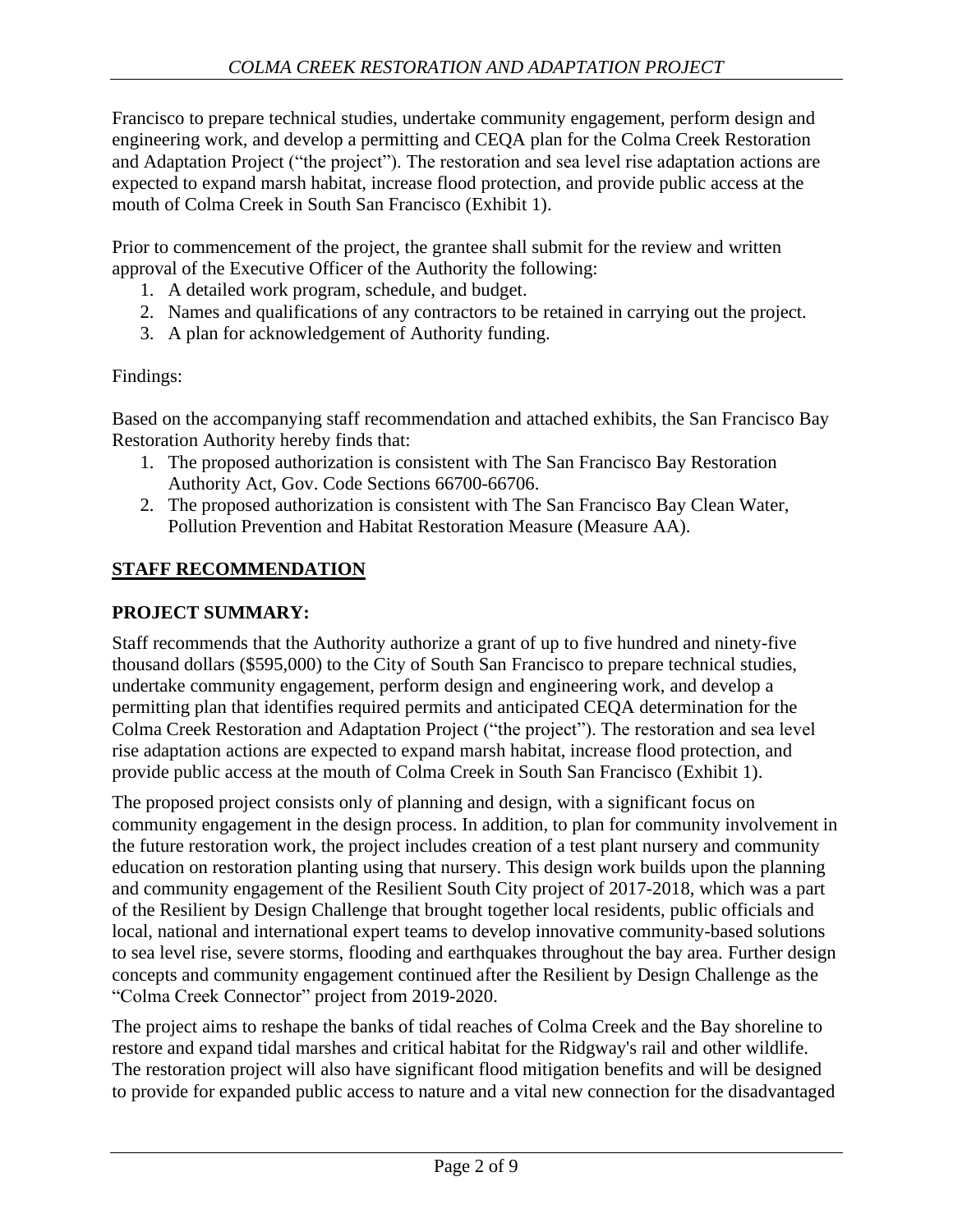community to access the Bay and Bay Trail. The newly formed San Mateo County Flood and Sea Level Rise Resiliency District ("District"), which may be a source of implementation funds, is very supportive of utilizing nature-based solutions as part of its holistic approach to building resiliency to climate change-related impacts of sea level rise, flooding, and coastal erosion. This grant would provide critical support for aligning stakeholders around the feasibility of a restoration-led approach to this multi-benefit project.

The project proposes to address Bay shoreline landscapes at the mouth of Colma Creek, as well as the tidal reaches of Colma Creek, by exploring the feasibility of each element below for integration into the final design:

- New tidal marsh at creek edges and expanded creek section from the Caltrain corridor all the way to the Bay, creating critical habitat for the Ridgway's rail (and other species), while also reducing flood risks and risks from projected sea-level rise;
- A seepage slope or wetland for treatment of stormwater discharged into the creek at two key pump stations, building upon lessons learned from similar past projects;
- Public access under Caltrain & under 101 through adapting a Union Pacific Railroad right-of-way that connects all the way to the Bay Trail;
- Bay shoreline restoration for expanded tidal marsh and boardwalk Bay Trail, designed to enable marsh migration and protection in the event of sea level rise;
- A new Bay Water Trail access site; and
- Mudflat and subtidal habitat enhancements.

As the lead applicant, the City of South San Francisco has been a major contributor to previous stages of this project by connecting the design team with the community and other local stakeholders such as the Water Quality Control Plant and Parks & Recreation Department. The shoreline park is currently maintained by the City of South San Francisco, and the Planning Department and Capital Works will be responsible for design review at key submission stages of this design effort. The design team lead by Hassell Studio has shown significant commitment to this project and the community of South San Francisco over the last three years. Hassell team members have embedded themselves in the community to seek input and to advocate for funding and stakeholder buy-in needed to progress this project from the Resilient by Design concept.

The project has broad community support to date, achieved through ongoing outreach in partnership with local community organizations. Throughout the Resilient by Design and the subsequent Colma Creek Connector planning processes, the team has engaged the South San Francisco community over an 18-month period to raise awareness of flood risk and the potential to transform Colma Creek into a public and ecological asset. This includes continuing engagement for Resilient South City, an effort to reconnect people to the water with a following of more than 500 local community members on Facebook and an extensive list of partner agencies, from the South San Francisco Mothers Club to Genentech's Employee Sustainability Club.

The project team plans to draw on the experience of the Mission Blue Nursery and The Association of Ramaytush Ohlone (ARO) to bring a storytelling and educational approach to a shoreline site as a temporary test nursery and outdoor classroom. This shoreline site would be used to grow plant species appropriate for native species habitat restoration and would provide a hands-on experience for the community engaged in this stage of the project.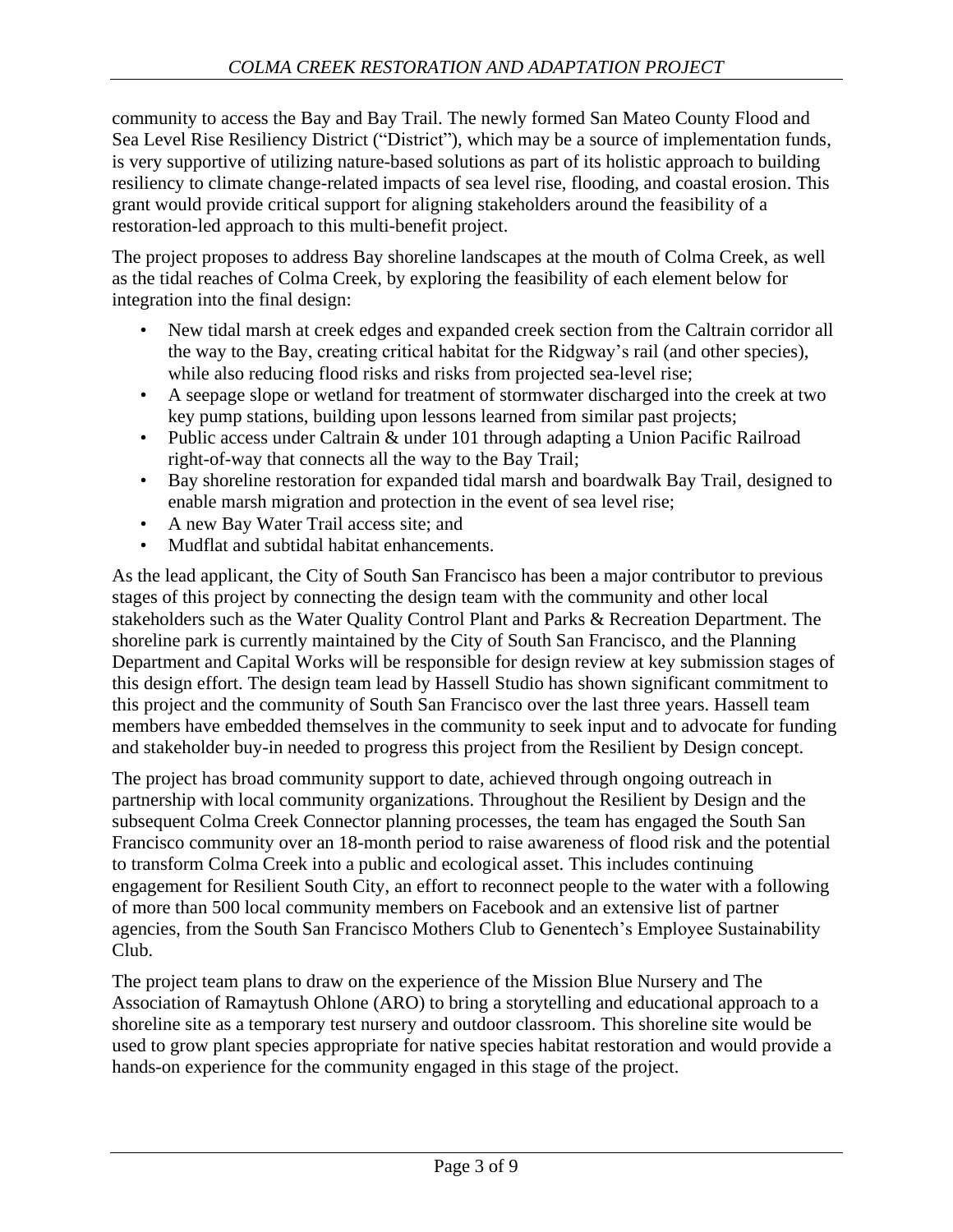This project aims to illustrate the benefits of nature-based adaptation and will face cultural barriers with some stakeholders, who are not yet convinced of the benefits of this approach. The history of adaptation along the creek has been defined by various decision-makers pursuing flood control at the expense of restoration. Further there are multiple agencies responsible for land adjacent to the creek who will need to be aligned around the purpose and approach to this project. The project team will continue its extensive outreach to overcome these barriers.

The project looks to deliver critical public access along the creek to the Bay Trail as well as adapting the existing Bay Trail for the benefit of both expanded habitat and better flood performance of the creek. Further the project team also intends to design a new San Francisco Bay Water Trail access site, which would be used to launch kayaks and other small nonmotorized craft. San Francisco Bay Area Water Trail is a growing network of non-motorized boat launching and landing sites to enjoy the historic, scenic, cultural, and environmental richness of San Francisco Bay and its nearby tributary waters.

#### **Site Description:**

The lower reaches of Colma Creek have a history of flooding since the former Baylands were drained and built over with industrial development in the early stages of the City's development. In 1964 the Colma Creek Flood Control Zone was established by the San Mateo County Flood Control District, which constructed flood control facilities that replaced the natural creek conditions for three miles upstream from the Bay. The project site spans along both sides of the creek from Linden Avenue to the Bay, including 7 pump stations owned and operated by the City of South San Francisco Department of Public Works. The site also includes the Caltrain corridor bridge, Highway 101 box culvert, four other vehicular bridges, and one pedestrian bridge.

The site is fully within the tidal reaches of the creek and includes several unique sections, constructed between 1975 to 2006. The areas at the mouth of Colma Creek include tidal marshlands at the creek fringe adjacent to the Bay Trail elevated on an un-engineered berm. Significant mudflat and tidal marsh habitat for the California Ridgeway's rail exists at the mouth of the creek. The edges of the creek upstream are predominantly defined by sediment build up on the banks as well as invasive species and areas of low habitat value. Significant opportunity for expanded tidal habitat exists between these areas and publicly owned sites along the creek, including the aforementioned pump station sites. The Union Pacific rail corridor, currently used by only one freight customer, extends through the site, heading north along an underpass beneath Highway 101. An additional decommissioned Union Pacific right-of-way corridor without tracks curves towards the south, eventually aligning with the creek and terminating at the existing Bay Trail and pedestrian bridge adjacent to the South San Francisco Water Quality Control Plant. These additional rights-of-way have the potential to provide the safest and least disrupted public access, while also enabling greater areas of habitat restoration along the creek.

#### **PROJECT FINANCING**

| <b>San Francisco Bay Restoration Authority</b> | \$595,000 |
|------------------------------------------------|-----------|
| <b>Project Total</b>                           | \$595,000 |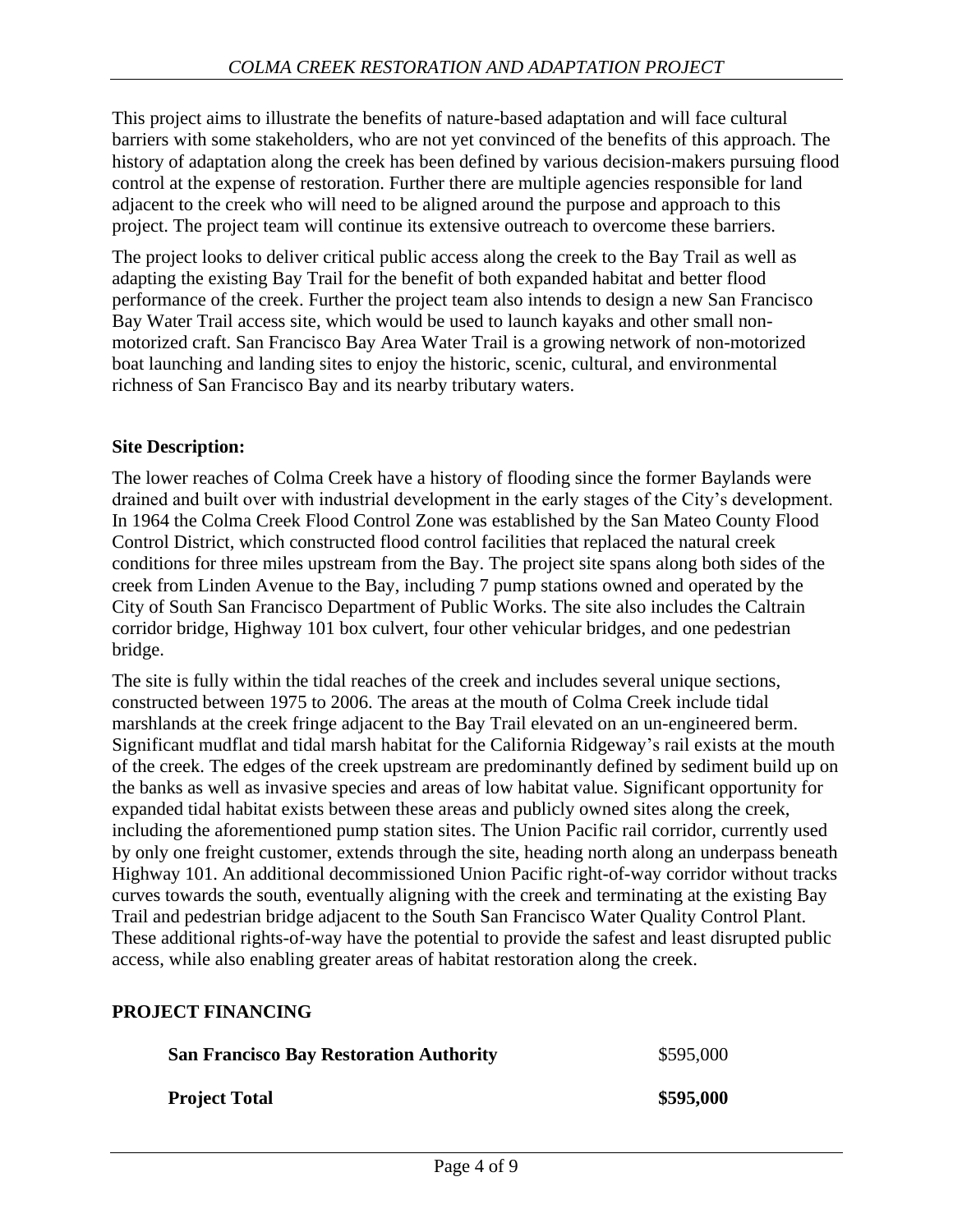## **CONSISTENCY WITH AUTHORITY'S ENABLING LEGISLATION, THE SAN FRANCISCO BAY RESTORATION AUTHORITY ACT:**

The proposed project is consistent with the Government Code Section 66704.5 of the Authority's enabling legislation, and therefore is eligible for grant funding from the Authority. Consistent with Government Code Section 66704.5(a), the project is within the Authority's jurisdiction, as the mouth of Colma Creek is a shoreline parcel in the San Francisco Bay Area. The City of South San Francisco, a public agency, is an eligible grantee, as defined by Section 66704.5(a). The project involves planning for the restoration and expansion of tidal wetlands and natural habitats on the shoreline, increased flood protection, and the improvement of public access by adapting existing Bay Trail and adding a Bay Water Trail site, making it an eligible project as defined in Section 66704.5(b). Funding this planning project is consistent with Section 66704.5(e), which allows the Authority to award grants for "all phases of planning, construction, monitoring, operation and maintenance" of eligible projects.

## **CONSISTENCY WITH MEASURE AA PROGRAMS AND ACTIVITIES:**

The proposed project is consistent with all four of the programs of Measure AA.

The project would support the Safe, Clean Water and Pollution Prevention Program's purpose to provide clean water for fish, birds, wildlife and people through planning for the restoration of wetlands that provide natural filters and remove pollution from the Bay's water and enhancing creek outlets where they flow into the Bay. The design team will explore opportunities for treating stormwater discharged to the creek through use of a seepage slope or wetland processes at two key pump stations.

The project is consistent with the Vital Fish, Bird and Wildlife Habitat Program's purpose to significantly improve wildlife habitat that will support and increase vital populations of fish, birds, and other wildlife in and around the Bay by planning to restore wetlands and other Bay and shoreline habitats to benefit wildlife, including shorebirds, waterfowl and fish. The project design team plans to create important "stepping stone" marsh habitat, which would increase connectivity across Central Bay for Ridgway's rail.

The project supports the Integrated Flood Protection Program's purpose to use natural habitats to protect communities along the Bay's shoreline from the risks of severe coastal flooding caused by storms and high-water levels by planning to provide nature-based flood protection through wetland and habitat restoration along the Bay's edge and at creek outlets that flow to the Bay. The project design will expand habitat for existing rail populations, while creating a muchneeded zone of natural serenity for residents and workers within this industrial area crowded with regional transportation infrastructure. New tidal marsh at creek edges and expanded creek section will also reduce flood risks and risks from projected sea level rise.

The project meets the Shoreline Public Access Program's purpose to enhance the quality of life of Bay Area residents, including those with disabilities, through safer and improved public access, as part of and compatible with wildlife habitat restoration projects in and around the Bay. Public access will be improved by creating a trail within a Union Pacific Railroad right-of-way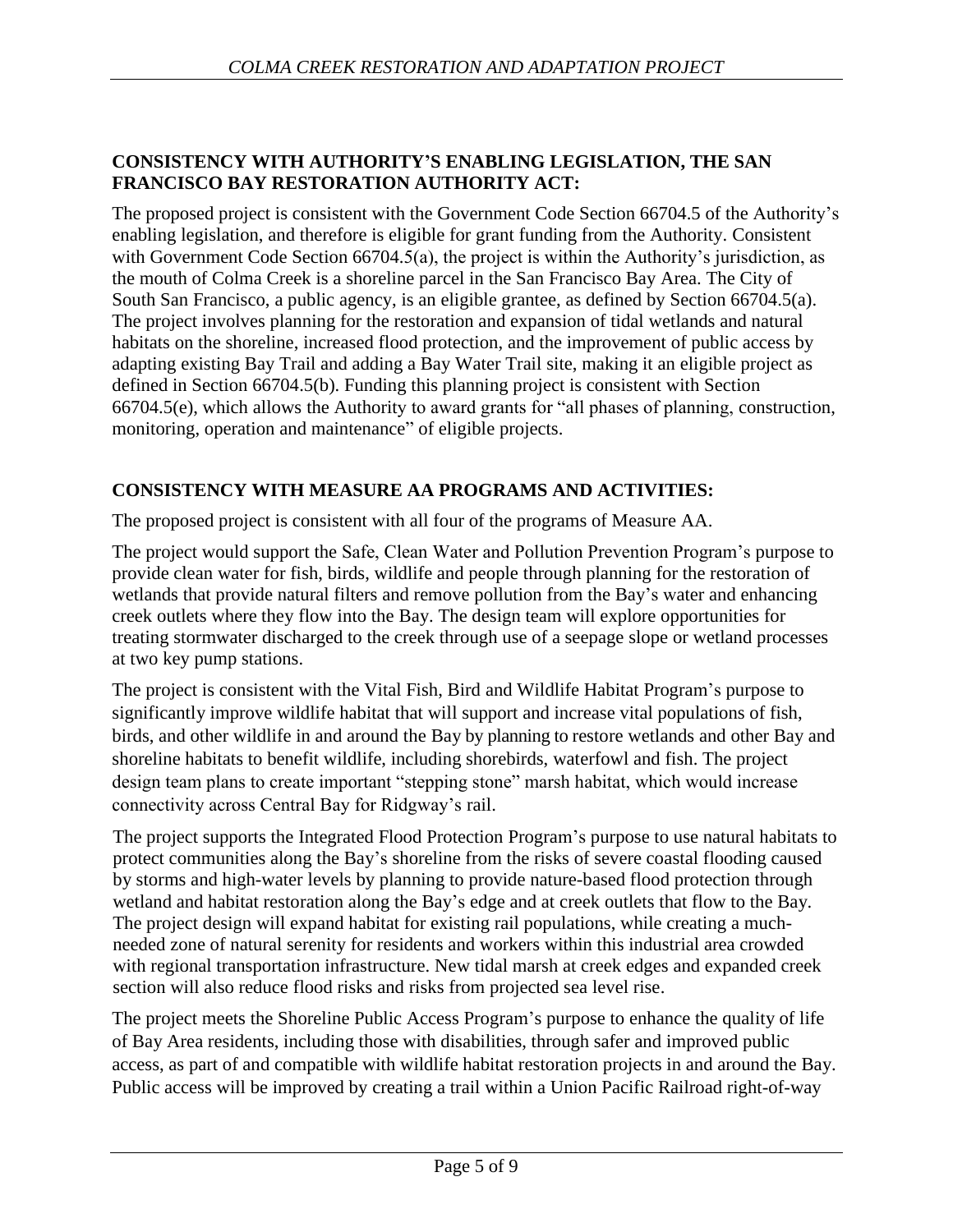extending from the Caltrain corridor, through an underpass beneath Highway 101, all the way to the Bay Trail. The design team also intends to integrate a new Bay Water Trail access site into the project plans.

## **CONSISTENCY WITH MEASURE AA PRIORITIZATION CRITERIA:**

- 1. **Greatest positive impact.** This project would expand the marsh at the Bay edge and restore a new marsh along the edges of Colma Creek, creating a space where marshes can move toward the head of tide as sea level rises (as called for in the 2015 Baylands Goals Science Update). The Central Bay area has very limited tidal marsh restoration opportunities, particularly for creating habitat for birds without conflict with San Francisco International Airport (SFO). This project would create important "stepping stone" marsh habitat, which would increase connectivity across the Central Bay for Ridgway's rail. It presents a unique chance to expand habitat for existing rail populations, while creating a natural area that can be enjoyed by residents of surrounding disadvantaged communities. The dense population of rails in the Colma Creek marsh is very unusual for the Central Bay. There has been speculation that rails trying to disperse up the peninsula "pile-up" in the Colma Creek marsh, because they have little habitat to the north to move into. Increasing marsh area, including small patches further up the creek, would create space for more rails. Better habitat support for rails along Colma Creek would hopefully result in more dispersing rails reaching other marshes, thus improving connectivity between the North and South Bay segments of the population.
- 2. **Greatest long-term impact.** Re-grading shoreline and creekside land offers an opportunity to ensure long term marsh habitat persistence by providing zones for marsh migration with rising seas. The design of restored and expanded tidal habitat zones aims to reduce flood risk now and mitigate against projected sea level rise for these low-lying areas of South San Francisco. Significant for adapting to sea level rise is the opportunity for reconnecting the residents of South City to the Bay and engaging a whole new generation in the stewardship and adaptation of their shoreline.
- 3. **Leveraging resources and partnerships.** Previous stages of the project have been supported by philanthropic, state, and regional funding sources. This project's earliest phase of work was the Resilient South City project, part of the Resilient by Design - Bay Area Challenge, funded by the Rockefeller Foundation and the State Coastal Conservancy (Conservancy). Following this, the Colma Creek Connector project was funded by an SB1 Adaptation Planning Grant via Caltrans with support from the Metropolitan Transportation Commission (MTC) and the Bay Area Regional Collaborative (BARC), and a Priorities Conservation Area grant via MTC and the Conservancy. The project has been able to shape other work being done in the area, influencing the direction and options being explored through the current South San Francisco General Plan Update. The work has also brought diverse stakeholders to the table as partners in this work, including the City of South San Francisco, San Mateo County, and the District, as well early engagement with Caltrans, SamTrans, SFO, U.S Fish & Wildlife and multiple community partners. The project proposes to upgrade part of a freight corridor and a disused right-of-way for public access enabling more restoration area adjacent to the creek. Finally, there is potential to fund the construction of the project through funding available via the District. Parcel taxes for properties adjacent to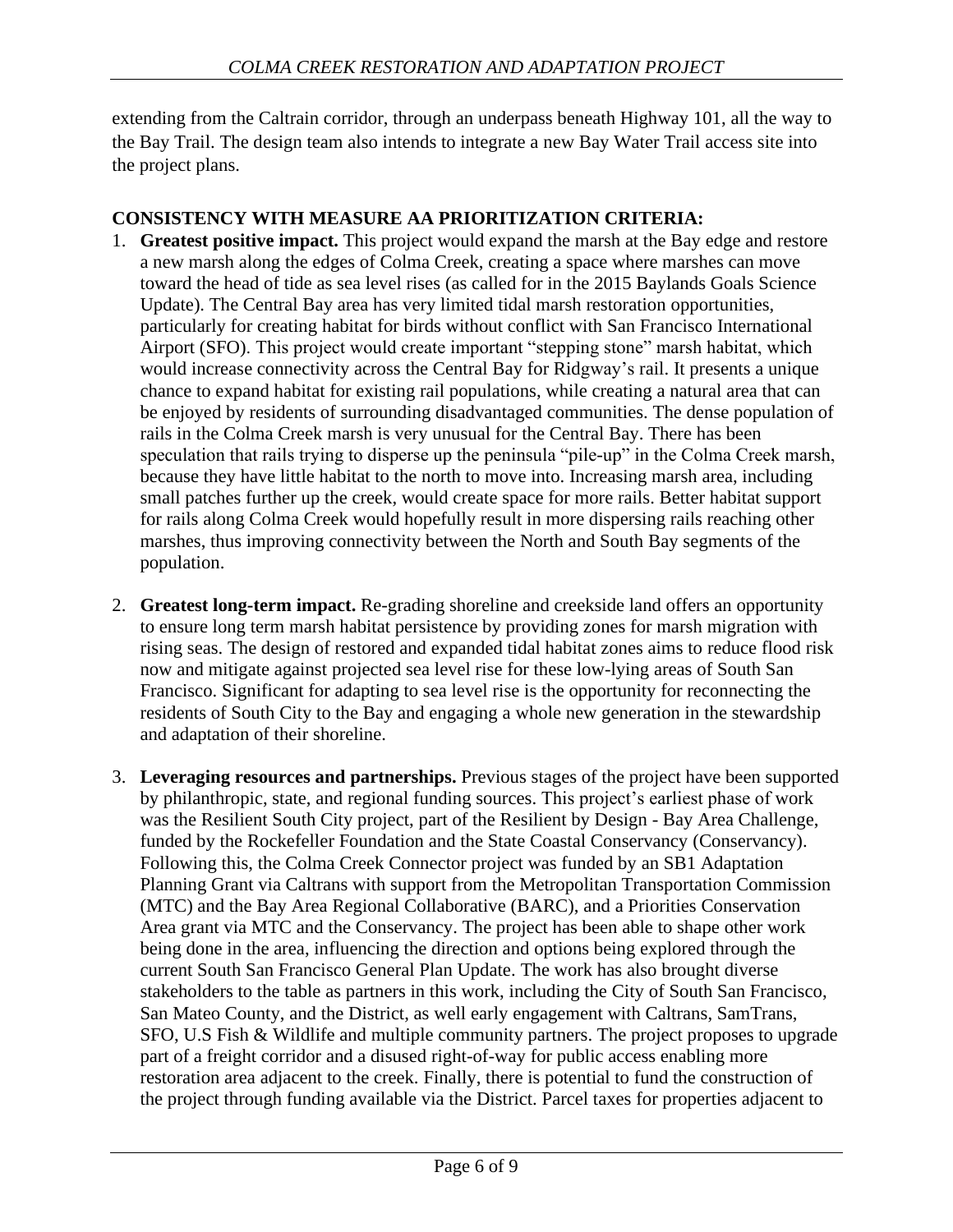the creek have collected reserves of around \$16 million, which the District has expressed an eagerness to put towards restoration projects that can also illustrate a flood benefit for the creek. The District, BARC, Greenbelt Alliance, and the Bay Area Council submitted letters of support for the project, included in Exhibit 3.

- 4. **Economically disadvantaged communities.** The Colma Creek project and a large proportion of South City sits within the Economically Disadvantaged Communities identified in the Authority's 80% Area Median Income Map. Further, 42.9% of the City's population were born outside the USA, with 36.6% Asian and 34% of Hispanic/Latino ethnicity. This project will provide much needed access to nature via Colma Creek, and through the provision of a path to the Bay. South San Francisco currently has little to no access along this corridor. Access to open space, both physically and visually, is integral for good mental health. Cal Enviro Screen identifies a number of challenges for this area of South San Francisco, largely defined by the freeway and industrial uses. This project is an important part of the City's ambitions to turn that around for the benefit of the community. This stage of the project will also engage with the Association of Ramaytush Ohlone to understand how this project can best serve, and tell the story of, the original custodians of this land.
- 5. **Benefits to economy.** The City of South San Francisco's shoreline and Colma Creek's historic creek floodplain areas are highly developed, supporting a wide range of small to large business parks, warehouses, manufacturing operations, and biotech industries that provide local and regional economic benefit. Further these businesses are accessible via transportation infrastructure which is also within the shoreline area and historic floodplains of Colma Creek. The flood reduction benefits of the project designs will positively impact the economy by preserving this access and decreasing flood risk to businesses. Potential construction during future project implementation phases would also provide employment opportunities.
- 6. **Engage youth and young adults.** The project has been engaging with local community groups since its inception and will continue to do so moving forward. It has been commonly understood by the project team that the success of the restoration project is reliant on the community, and in particular the younger population of Colma Creek. In an earlier phase of the project, the team created a children's storybook that tells the story of the restoration of Colma Creek and distributed it directly and through their community partners to hundreds of local families. A key component of the current stage of the project is to further engage with the students of South San Francisco High School's Earth Club, in partnership with the Mission Blue Nursery. The design will prioritize low-tech solutions to allow for community members to be involved in the planting and maintenance of the habitat. The Mission Blue Nursery will play a key role in growing native species for the project and engaging the students in this process to build capacity for them to contribute to future stages of the restoration.
- 7. **Monitoring, maintenance, and stewardship.** The project proposes to facilitate planning for future maintenance responsibilities between the City and the District. The implementation plan will also address potential financial tools for delivery and maintenance. The test planting nursery site and its associated engagement activities are targeted at building capacity within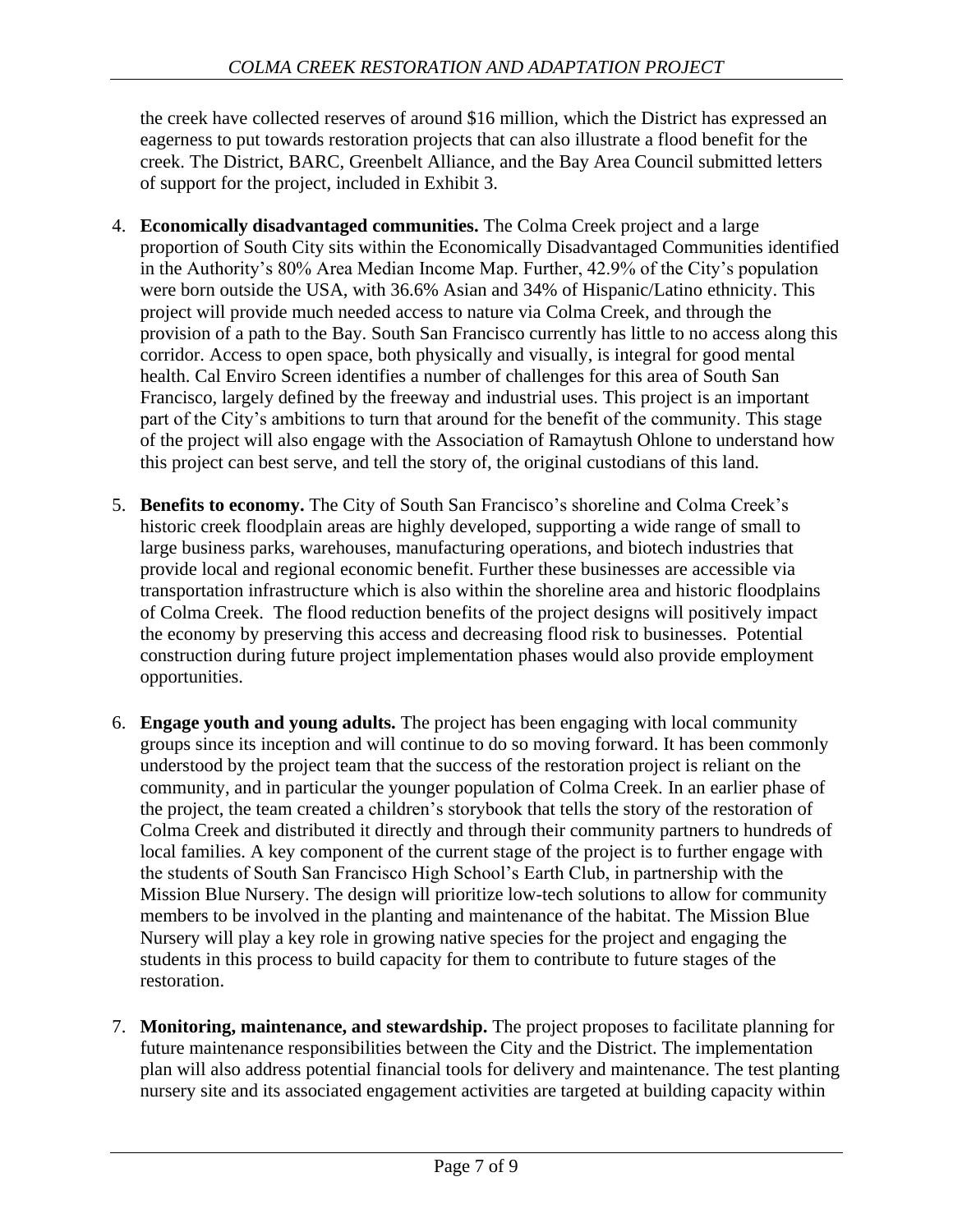the community for future community-led stewardship of the project. The contributions of the Association of Ramaytush Ohlone will add value in this endeavor. After construction, the team plans to coordinate with Point Blue, Invasive Spartina Project and USGS to track how the local rail population changes as a result of the restoration. Throughout the design process, the project's measures of success will be based on the community engagement activities and the level of enthusiasm for the project measured by visitors to the test planting site and involvement in the volunteer planting days.

- 8. **Coastal Conservancy's San Francisco Bay Area Conservancy Program.** The proposed project is consistent with the San Francisco Bay Area Conservancy Program's Criteria:
	- a. The project is supported by local and regional plans including: City of South San Francisco's *General Plan 1999* and *East of 101 Area Plan*, as well as the SF Estuary Partnership's *Comprehensive Conservation and Management Plan 2016, The Baylands and Climate Change What We Can Do (Baylands Ecosystem Habitat Goals Science Update 2016), San Francisco Bay Trail Guidelines, San Francisco Bay Water Trail Plan,* and the *Water Quality Control Plan for the San Francisco Bay Basin (Basin Plan)*;
	- b. The proposed project serves a regional constituency: The SF Bay Water Trail and SF Bay Trail serve the entire San Francisco Bay by connecting individuals and communities to shoreline launch/dock opportunities, parks and open spaces, and providing alternative transportation routes;
	- c. The proposed project can be implemented in a timely way: The project can be implemented as soon as funding is secured through the proposed authorization;
	- d. The proposed project provides opportunities for benefits that could be lost if not quickly implemented: Extreme weather, higher tides and storm surges are predicted to occur routinely due to climate warming. This project will provide a local model for a nature-based response that promotes resilience rather than a hardened approach such as elevating the existing concrete channel walls that constrain the creek and provide no habitat value;
	- e. Matching Funds or assistance from other sources: This project phase is made possible by past and on-going efforts such as Resilient by Design funded by the Rockefeller Foundation and the Coastal Conservancy. Once the planning phase is complete, the District has expressed interest in funding implementation of restoration projects that reduce flooding.
- 9. **San Francisco Bay Conservation and Development Commission's Coastal Management Program.** The project is consistent with and meets the following priorities of the San Francisco Bay Plan:
	- Tidal Marshes and Mudflats Policy 5: Restore tidal action to tidal marshes and tidal flats that have been diked to the Bay and/or manage historic wetlands to provide important Bay habitat for resting, foraging, breeding.
	- Water Quality Policy 1: Restore the Bay's tidal marshes and conserve water surface area and volume to protect and improve water quality.